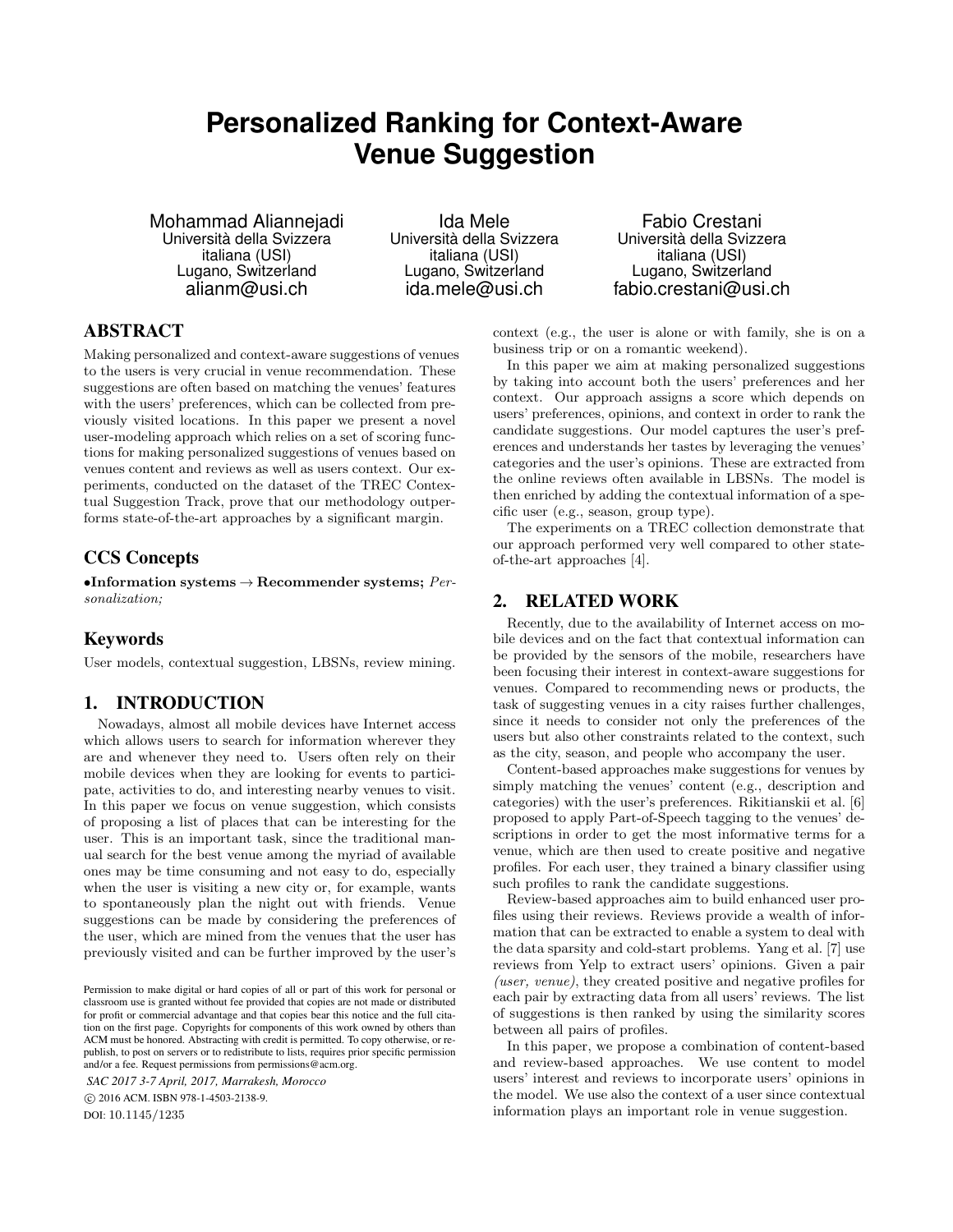## 3. USER MODELING

#### 3.1 Frequency-based Score Component

The first component is based on the frequencies of venue categories and taste tags. We first explain how to calculate the score for venue categories. The score for tags is calculated analogously.

Given a user u and a her history of rated venues  $(v_i)$   $h_u =$  $\{v_1, \ldots, v_n\}$ , each venue is assigned with a list of categories  $C(v_i) = \{c_1, \ldots, c_k\}$ . We define the category profile of a user as follows:

DEFINITION 1. A Category Profile is either positive or negative. A Positive-category profile is a set of all distinct categories belonging to venues that a particular user has previously rated positively. A Negative-category profile is defined analogously for the venues that are rated negatively.

We assign a user-level-normalized frequency value to each category in the positive/negative category profile. The userlevel-normalized frequency for a positive/negative category profile is defined as follows:

DEFINITION 2. A User-level-Normalized Frequency for an item (e.g., category) in a profile (e.g., positive-category profile) is calculated as follows:  $cf^+(c_i) = \frac{count(c_i)}{\sum_{v_k \in h_u} \sum_{c_j \in C(v_k)} 1}$ . A user-level-normalized frequency for negative category profile,  $cf^-$ , is calculated analogously.

Given a user  $u$  and a candidate venue  $v$ , the categorybased similarity score  $S_{cat}(u, v)$  between them is calculated as follows:

$$
S_{cat}(u, v) = \sum_{c_i \in C(v)} cf^+(c_i) - cf^-(c_i). \tag{1}
$$

We calculate the category similarity score from two sources of information, namely, Foursquare  $(S_{cat}^F)$  and Yelp  $(S_{cat}^Y)$ .

Venue Tags Score. We further enrich the categorybased model using "taste tags" which are the most salient words extracted from the users' reviews. We can leverage them to have a crisper description of the venues and improve our suggestions. We create positive and negative tag profiles for each user following Definition 1. Similar to the category scores, we assign a user-level-normalized frequency following Definition 2 to each tag,  $tf(t)$ , in the positive and negative tag profile. The tag similarity score is then calculated similar to Equation 1.

#### 3.2 Review-Based Score Component

A further component uses the reviews to understand the motivation of the user behind a positive or negative rate. Indeed, modeling a user solely on venue's content is very general and does not allow to understand the reasons why the user enjoyed or disliked a venue. Our intuition is that a user's opinion regarding an attraction could be learned based on the opinions of other users who gave the same or similar rating to the same attraction.

An alternative to binary classification would be a regression model, but we believe it is inappropriate since when users read online reviews, they make their minds by taking a binary decision (like/dislike). The binary classifier is trained using the reviews from the venues a particular user has visited before. We used the positive training samples

which are extracted from the positive reviews of positive example suggestions,

Since the users' reviews contain lots of noise and off-topic terms, we calculated TF-IDF score as our feature vectors for training the classifier. As classifier we used Support Vector Machine (SVM) [3] with linear kernel and consider the value of the SVM's decision function as the score since it gives us an idea on how close and relevant a venue is to a user profile.

For each user we trained two SVM classifiers using reviews from Yelp and TripAdvisor. The corresponding scores are named  $S_{rev}^Y$  and  $S_{rev}^T$ , respectively.

#### 3.3 Context-based Score Component

Contextual information is very important for improving the quality of venue suggestions. In this section, we propose two scores for measuring the similarity between the context of a user and the information about a place. Note that we are able to measure the contextual appropriateness of a venue to a given user only based on those contextual signals which are available on the LBSNs (i.e., the season, the trip, and the group type). Our basic idea is to compare the current user's context with the distribution check-ins of a particular venue over that context. We assume that the distribution of check-ins over a contextual signal reveals the level of the venues' appropriateness to that context. In the rest of this section we explain the score used for the season, a similar method is applied for the travel score.

Season Score. If we know in which season a user has been visiting a candidate venue, we can leverage the distribution of check-ins over seasons for a better ranking of venue suggestions. For those reviews which do not indicate the season, we assumed that most of the people leave reviews on LBSNs soon after they visit a place, and we can compute the distribution based on the reviews' timestamps.

Let  $S$  be the set of seasons and  $s_u$  be the season a particular user visited a place,  $SP(s, v)$  is a function returning the number of check-ins by other users for venue  $v$  in season s. Hence, we define the season score for user u visiting  $v$  as:

$$
S_{ext}^{season}(u, v) = SP(s_u, v) - \frac{\sum_{s_i \in S, s_i \neq s_u} SP(s_i, v)}{\sum_{s_i \in S, s_i \neq s_u} 1}, \quad (2)
$$

where  $SP(s_u, v)$  is the number of check-ins for the venue v in the same season of the user u and  $\sum_{s_i \in S, s_i \neq s_u} 1$ , is the number of seasons other than the season when the user data was recorded. This score effectively detects if a venue is appropriate for a specific season by dividing the four seasons into two buckets: one is the user's current season and the other one is given by the other seasons for which the average is computed.

Travel Score. We can assume two more dimensions in user's context which can be leveraged to enhance the personalized ranking of venues. These two types of information are Trip Type and Group Type. Trip type indicates whether the user is visiting a venue for business or leisure, while group type defines the group that is accompanying the user in her trip (e.g., family, friends, etc.) We looked into the information available on some LBSNs to find the best possible match between such contextual information and the information about places. Some LBSNs track and report distribution of traveler types who visit a particular place. Therefore, we map these two contextual dimensions onto the available information from TripAdvisor. The score  $S_{cxt}^{travel}$  is calculated similar to Equation 2.